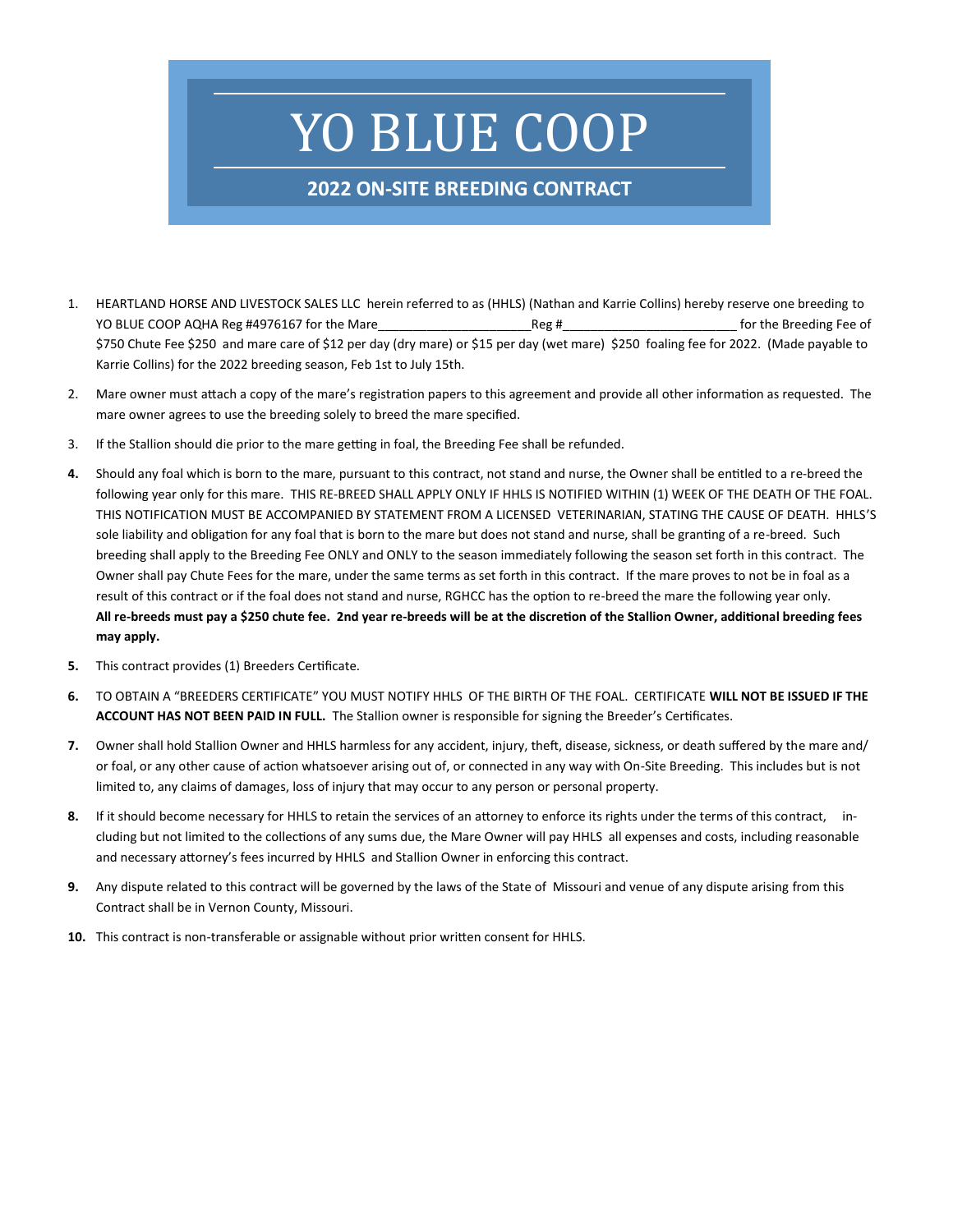**14. When the Mare Owner signs and returns this contract to the Breeder it becomes a valid and binding contract upon both parties. All unpaid expenses will be paid upon receipt of an invoice and prior to breeding.**

| Signature and the state of the state of the state of the state of the state of the state of the state of the state of the state of the state of the state of the state of the state of the state of the state of the state of<br>Stallion Owners Nathan and Karrie Collins 1341 155th St Fort Scott, KS 66701 heartlandhorseandlivestocksale@gmail.com |
|--------------------------------------------------------------------------------------------------------------------------------------------------------------------------------------------------------------------------------------------------------------------------------------------------------------------------------------------------------|

www.heartlandhorseandlivestocksales.com Cell (620) 644-2197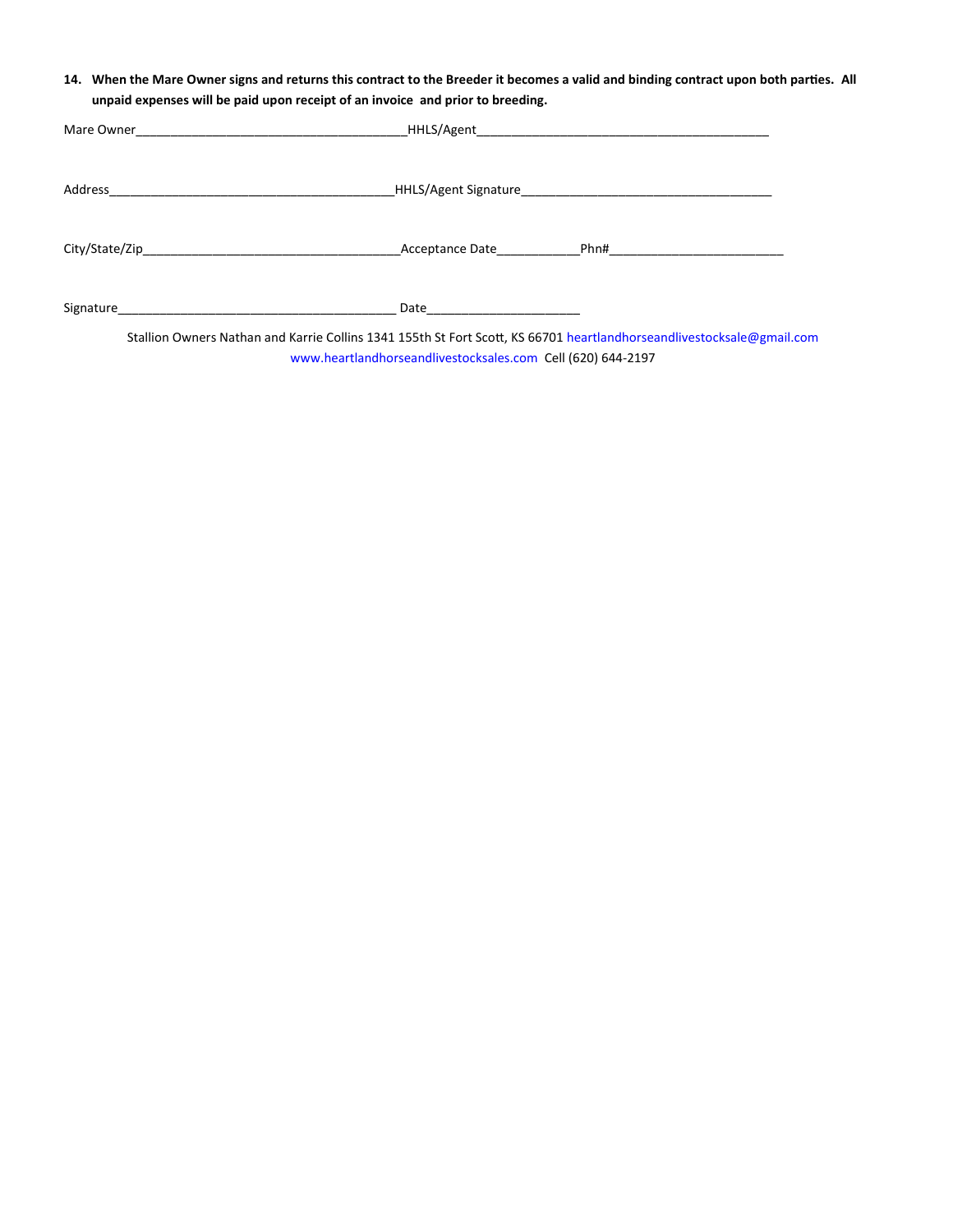## YO BLUE COOP

### **2022 ON-SITE BREEDING CONTRACT**

#### **On-Site Breeding:**

- 1. Mare Owner will furnish Breeder with a current negative Coggins test, Veterinarian's certificate of health, and all current health records. If these documents do not accompany the mare, Breeder's veterinarian will examine and/or test mare at the Mare Owners expense. The Breeder reserves the right to accept or reject any mare that is not in proper condition, or does not have all the records, tests, and registration documents as required herein.
- 2. The Chute Fee covers all rectal palpations, ultrasounds, semen collection, and artificial insemination (if requested) for (2) cycles if necessary. In the event more breeding attempts are required after the first (2) the Mare Owner is responsible for all charges associated.
- 3. Breeder agrees to furnish all facilities for the care and feeding of the mare while in its custody. Mare owner agrees to pay for care and feed at the daily rate of \$12 per day. An additional \$3 per day will be assessed for wet mares. Breeder will exercise judgement in care and supervision of the mare. Breeders veterinarian will administer medical care as deemed necessary for the health and safety of the mare and/or foal at the Mare Owners expense.
- 4. The undersigned agrees that the Breeder and its agents, officers, and employees will not be responsible for any accident, injury, sickness or death to the mare or its foal, whether from flood, fire, theft, act of God, or any other reason. The undersigned agrees to and shall indemnity hold harmless Breeder and its officers, employees, from and against any claims, losses, damages, causes of action, suits of liability of every kind, including all expenses of litigation, court costs, and attorney fees, for injury or death of the mare and/or foal. Any person associated with Breeder is not liable for death, or any disease, accident or injury caused to the mare and/or foal, and that Mare owner is not liable for death, or any disease, accident, or injury caused to the stallion.
- 5. Breeder requires the balance of the Breeding Fee, plus all unpaid board and expenses be paid in full before the mare is released from HHLS. A mare owner representative will be allowed to pick up the mare if a current signed credit card authorization is on file.

#### **Mare owner understands and complies with the following:**

- 1. A copy of the mares registration papers (front and back), health certificate and current coggins test must accompany the mare upon arrival. If proper documents are NOT presented upon arrival, the Breeder shall have his veterinarian prepare such tests at the Mare Owners expense.
- 2. It is the Mare Owners responsibility to notify HHLS of the pregnancy status within 35 days of breeding. Failure to contact HHLS by August 1st will result in a \$50 late fee to add the mare to the Stallion Breeding Report.
- 3. To obtain a Breeders Certificate, you must notify HHLS of the birth of the foal. This certificate will not be issued nor requested until the account has been paid in full.
- 1. *Live Foal Guarantee:* Live foal means the foal shall stand and nurse without assistance. It is understood that if the mare proves to be barren, her foal, or if foal is born stillborn, a return breeding will be guaranteed the following year only at RGHCC, providing that notification is received within 7 days of the occurrence. A live foal guarantee will apply to those mares that are certified in foal by a licensed veterinarian. Breeder does not make any warranty or representation as to the quality or conformation of the foal, merchantability or fitness for a particular purpose, or that the foal will be free of any